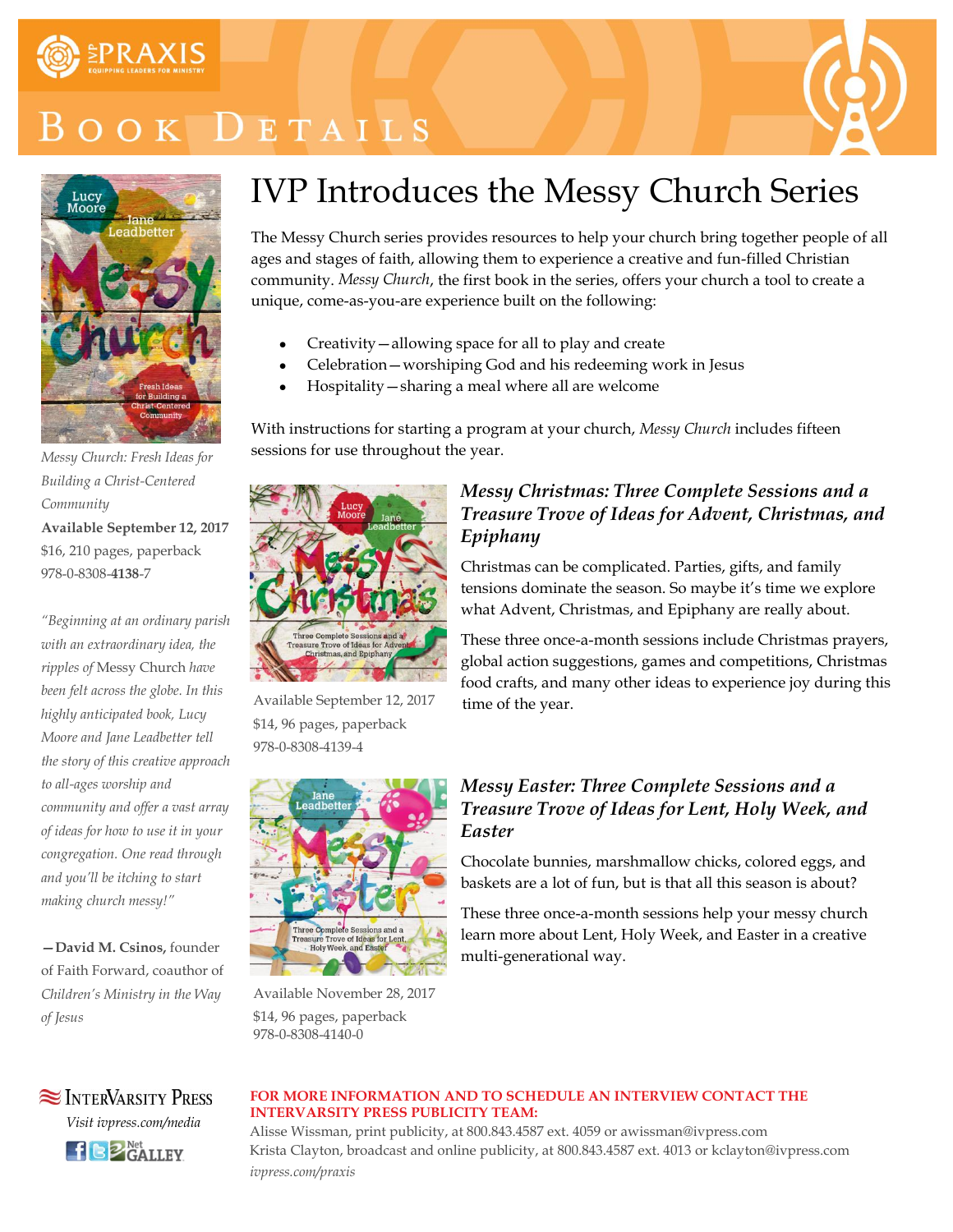

# OK EXCERPT





*Messy Church: Fresh Ideas for Building a Christ-Centered Community* **Available September 12, 2017** \$16, 210 pages, paperback 978-0-8308-**4138**-7

**Lucy Moore** is the founder of Messy Church, a rapidly growing ministry now in over twenty countries worldwide. Lucy promotes the movement through training and speaking events. Her books include the Messy Church series, *Bethlehem Carols Unpacked*, *The Gospels Unplugged*, *The Lord's Prayer Unplugged*, *Topsy Turvy Christmas*, *Colourful Creation*, and *All-Age Worship*.

Follow Lucy on Twitter: @messylucy.



 $H \bigotimes_{\mathsf{GALLEY}}^{\mathsf{Net}}$ 

## The Story Behind Messy Church

A few years ago an ordinary, smallish Anglican church in Hampshire, England, decided to do something to give local families more opportunities to come to church together and stay in church together. The traditional services were fine for established Christians but weren't attracting new people to church, so we had to ask around humbly to find out what families would actually like to do in church together. We had to look honestly at the gifts and limitations of our church members, and we had to ask and keep on asking God what was the wise way forward. Out of this inadequate and fairly made-up-on-the- spot listening process, Messy Church began in 2004, and, through the energy of an unsleeping God, has been growing ever since.

The strength of Messy Church lies in its simplicity and the robust set of values that underpin it. It's a simple format that usually consists of a warm welcome, an hour of hands-on activities around a Bible theme, a short gathered celebration (worship time), and a meal around tables. It's easy to see how the gradual building of community happens through this shape. But the shape is undergirded, more importantly, by five values: being *Christ-centered*  and using every moment to invite people to come closer to Jesus; being *hospitable*, with the challenge of being God's guests and welcoming hosts; allowing space for *creativity*, for the God-spark in each of us to come to life as we get our hands into the stuff of the earth and play together; *celebrating* and expressing the joy of the life-giving love of Jesus; and being *intergenerational*, a community where the old feel as treasured as the young, where the children and teenagers feel as valued as the adults. Recent research on both sides of the Atlantic shows that the best way for faith to "stick" into adult life is by bringing up children in a church where all the generations worship together.

I would also argue that Messy Church's success lies in the way it is led by such ordinary, extraordinary people: people who have no accreditation or licensing within the different denominations but who are amateurs in the best sense of the word—doing what they do for love. People who have been ministered to in churches for years and who now want to minister to others and share God's love and message of life with the families in their community. People who understand that many of us grow in Christ as gently as a child grows up within a family, and that a local church can provide that transformative space where young and old can grow together in Christ.

This simple, robust framework has led many churches to start their own Messy Church, and, with the sacrificial support given by its home organization, the Bible Reading Fellowship (brf.org.uk), the network continues to grow. There are Messy Churches in all the mainstream United Kingdom denominations (and quite a few of the smaller ones) and in more than thirty countries around the world. In churches large and small, rural and urban, high and low and middle of the road, Christians are discovering for themselves what it means to become an outward-facing, mission-minded, Christ-centered church, and God is blessing

#### **FOR MORE INFORMATION AND TO SCHEDULE AN INTERVIEW CONTACT THE INTERVARSITY PRESS PUBLICITY TEAM:**

Alisse Wissman, print publicity, at 800.843.4587 ext. 4059 or awissman@ivpress.com Krista Clayton, broadcast and online publicity, at 800.843.4587 ext. 4013 or kclayton@ivpress.com *ivpress.com/praxis*